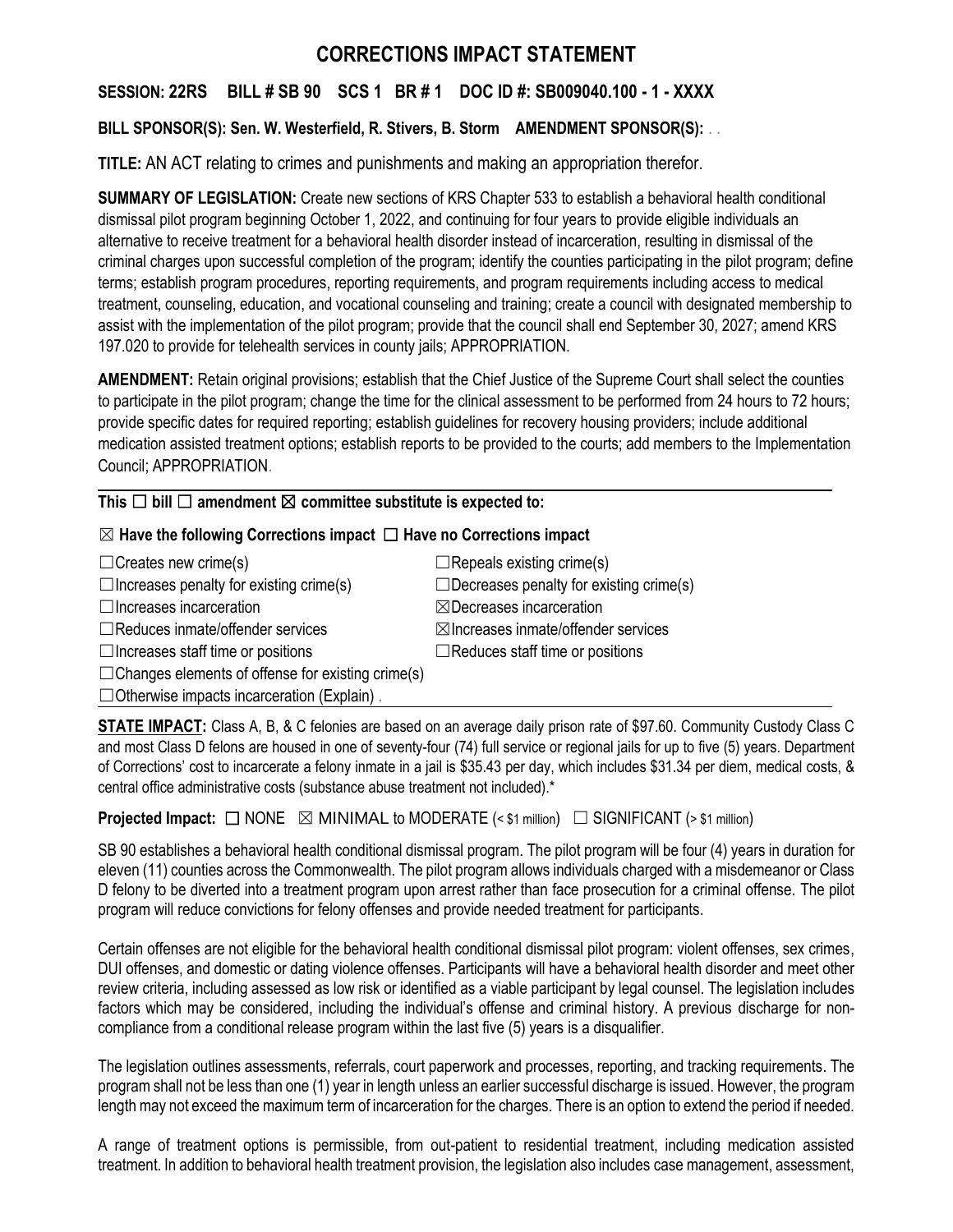and referrals to assist with education or job training. Upon successful completion, the charge is dismissed and the record sealed. Program dismissal, including new convictions, would result in the continued prosecution of the case.

The legislation creates a Behavioral Health Conditional Dismissal Program Implementation Council. And KRS 197.020 requires the Department of Corrections to promulgate regulations requiring telehealth services in county jails. This language would need to be adopted under the Jail Standards Commission in accordance with KRS 441.055.

**LOCAL IMPACT:** Local governments are responsible for the cost of incarcerating individuals charged with Class A or B misdemeanors and felony defendants until disposition of the case. The estimated impact will be based on the \$35.43 cost to incarcerate for the Department of Corrections, including \$31.34 per diem and medical that DOC pays jails to house felony offenders. This cost to incarcerate may not be the actual housing cost for the jail.\*

**Projected Impact:**  $\Box$  NONE  $\Box$  MINIMAL to MODERATE (< \$1 million)  $\boxtimes$  SIGNIFICANT (> \$1 million)

SB 90 will reduce days in custody for individuals facing felony or misdemeanor charges. While the expected number of participants is unknown, the legislation could provide a substantial cost savings for participating counties in preadjudication costs.

#### **PROJECTED IMPACT FROM AMENDMENTS:**

. . . .

. . . .

 $\Box$  NONE  $\boxtimes$  MINIMAL to MODERATE (< \$1 million)  $\Box$  SIGNIFICANT (> \$1 million)

Senate Committee Substitute:

.

.

The Committee Substitute removes specified counties for the behavioral health conditional dismissal pilot program, instead requiring a number to be no less than ten (10) counties selected by the Chief Justice. There are a few changes to the reporting requirements for the pilot program.

The qualifications for the pilot program are modified to prohibit those who have had a prior conviction for a Class A, B, or C felony or Class D felony or misdemeanor that is not a qualifying offense. The assessment for low risk offenders is specified as an assessment completed by pre-trial services. Availability of behavioral health treatment programs in the defendant's county of residence as well as victims' comments are added as factors for consideration for entrance into the pilot program. The timeline for the assessment is modified from within twenty-four (24) to within seventy-two (72) hours of arrest. Directions are added for those who may be released before receiving the assessment. Clarification is added that jails are not charged with paying the cost of the assessment. Restitution obligations, if applicable, are mandated. The length of the treatment program is to be set by the provider and type of program. Court procedures are further detailed. Violation of the program due to new convictions are clarified as those occurring during participation in the pilot program.

Housing and peer support services are added to a participant's treatment plan. Options for medication assisted treatment are expanded. Language is added that all recovery housing service providers shall meet Department of Corrections' qualifications to provide recovery housing services, along with other requirements such as provision of evidence-based services. A system is established for payment for recovery housing services. Job skills training requirements are delineated.

*\*All projections are based on the daily rate x 365 days x number of years. The cost to incarcerate as calculated by the Department is shown here as rounded to the hundredths. Offenders may have multiple offenses or be incarcerated on other charges unless otherwise noted. Unless otherwise noted, numbers will include inchoate offenses at the underlying offense level.*

#### **The following offices contributed to this Corrections Impact Statement:**

☒ Dept. of Corrections ☐ Dept. of Kentucky State Police ☐ Administrative Office of the Courts ☐ Parole Board ☐ Other NOTE: *Consideration should be given to the cumulative impact of all bills that increase the felon population, lengthens the term or incarceration, or impose new obligations on state or local governments.*